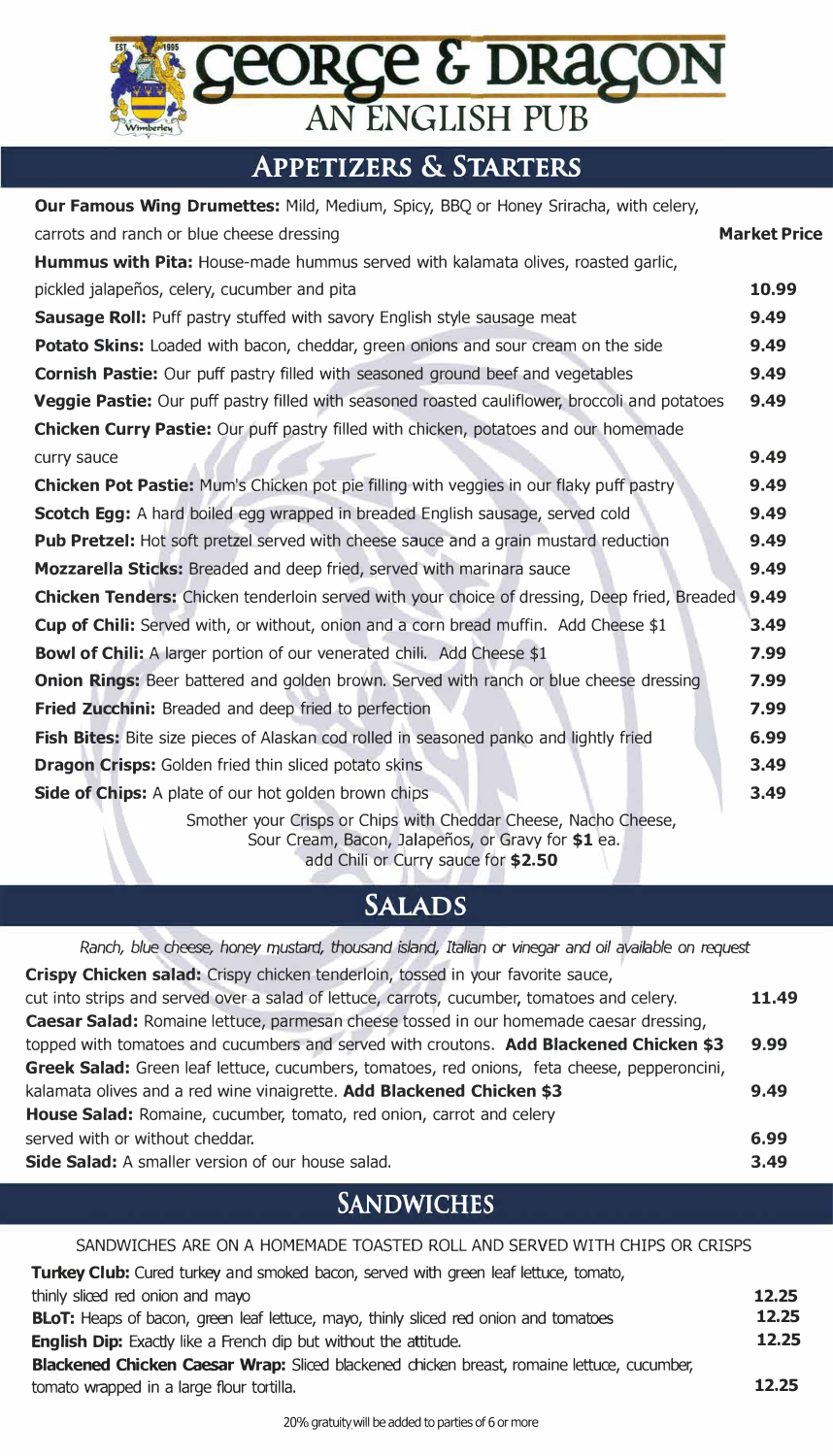**ORGE & DRAGON**<br>AN ENGLISH PUB

### **ENTREES**

| Corn, coleslaw or green beans can be substituted for peas on request. Our gravy is beef based.       |                     |
|------------------------------------------------------------------------------------------------------|---------------------|
| George & Dragon's Famous Fish & Chips: Two pieces of our beer battered cod, cooked                   |                     |
| to perfection and placed atop a pile of our hot, golden brown chips.                                 | <b>Market Price</b> |
| Roast Beef: Slow roasted to perfection, served with peas, mashed potatoes and gravy                  | 13.99               |
| Bangers & Mash: English pork sausages and caramelized onion, with mashed potatoes,                   |                     |
| gravy and peas.                                                                                      | 13.99               |
| Shepherd's Pie: Our specially seasoned and marinated ground beef with a heaped                       |                     |
| topping of homemade mashed potatoes. Served with gravy on the side. Add cheese \$1                   | 14.44               |
| <b>Cornish Pastie:</b> Our puff pastry filled with seasoned ground beef and vegetables.              |                     |
| Served with mashed potatoes, gravy and peas.                                                         | 12.49               |
| Veggie Pastie: Our puff pastry filled with seasoned cauliflower, broccoli and potatoes.              |                     |
| Served with mashed potatoes and peas. Gravy is an option.                                            | 11.49               |
| <b>Chicken Curry Pastie:</b> Our puff pastry filled with chicken, potato and our homemade            |                     |
| curry sauce. Served with mashed potatoes or chips and a side of curry sauce.                         | 12.49               |
| Chicken Pot Pastie: Savory pot pie filling with carrots and peas in our puff pastry.                 |                     |
| Served with mashed potatoes, gravy and peas                                                          | 12.49               |
| Indian Chicken Curry: Slow roasted chicken cooked in our homemade curry sauce.                       |                     |
| served over rice with sectioned pita bread                                                           | 13.49               |
| Indian Vegetable Curry: Lentils, garbanzos, red and green peppers and onion                          |                     |
| cooked in our homemade curry sauce. Served over rice with sectioned pita bread.                      | 12.49               |
| English Kebab: Seasoned gyros meat, cabbage, onions, tomatoes, cucumbers, harissa,                   |                     |
| and tzatziki on pita bread                                                                           | 12.99               |
| Stuffed Meatloaf: Homemade lean stuffed meatloaf served on a mountain of                             |                     |
| mashed potatoes, peas peppers, onions and cheddar covered with a grain mustard cream                 |                     |
| and balsamic reduction                                                                               | 14.49               |
| Fish Tacos: Fried cod, pico de gallo, cabbage lime slaw, chipotle mayo and cheddar                   | 11.99               |
| served on a corn tortilla served with our golden-brown chips                                         |                     |
| Spaghetti Bolognese: Slow cooked bolognese sauce over a bed of spaghetti<br>served with garlic bread | 11.49               |
|                                                                                                      |                     |

# *Pub Burgers\**

| Burgers are served on a homemade toasted bun with lettuce, tomato, pickle and onion, with our golden-brown chips |       |
|------------------------------------------------------------------------------------------------------------------|-------|
| <b>Half-Pound Pub Burger:</b> A half pound of fresh ground beef cooked how you like it                           | 11.99 |
| <b>THE Halo-Burger:</b> Our fresh ground half-pound burger surrounded by a caramelized                           | 14.49 |
| cheddar-cheese cracker                                                                                           |       |
| Veggie Pub Burger: A vegetarian option four our healthy friends                                                  | 10.49 |
| Add bacon to any burger \$2                                                                                      |       |

Add cheddar, swiss, pepper-jack, caramelized onions, or sautéed mushrooms for  $$1$ 

| <b>KID'S MENU</b>                    |      | <b>SUNDAY ROASTS</b>              |       |
|--------------------------------------|------|-----------------------------------|-------|
| Burger & Chips                       | 7.99 | <b>Sunday Only</b>                |       |
| Chicken Tenders & Chips              | 7.99 | Roast Beef and Yorkshire Pudding  | 15.99 |
| Grilled Cheese & Chips               | 7.99 | Roasted New Zealand Lamb          | 15.99 |
| Kid's menu is for aged 12 and under  |      | Half Roast Chicken                | 15.99 |
| <b>HAPPY HOUR</b><br><b>DESSERTS</b> |      |                                   |       |
|                                      |      |                                   |       |
| Black Berry & Apple Crumble          | 8.99 |                                   |       |
| <b>Toffee Pudding</b>                | 8.99 | Monday - Friday Sunday - Thursday |       |
| <b>Bread Pudding</b>                 | 8.99 | 11pm-2am<br>4pm-7pm               |       |
| Hot English Custard                  | 3.99 | \$1 OFF ALL DRINKS AND APPETIZERS |       |

**If you don't see something you might eat in England, ask. We may just have it and not show it. Thank you for your support over the years. We hope to see you again soon.**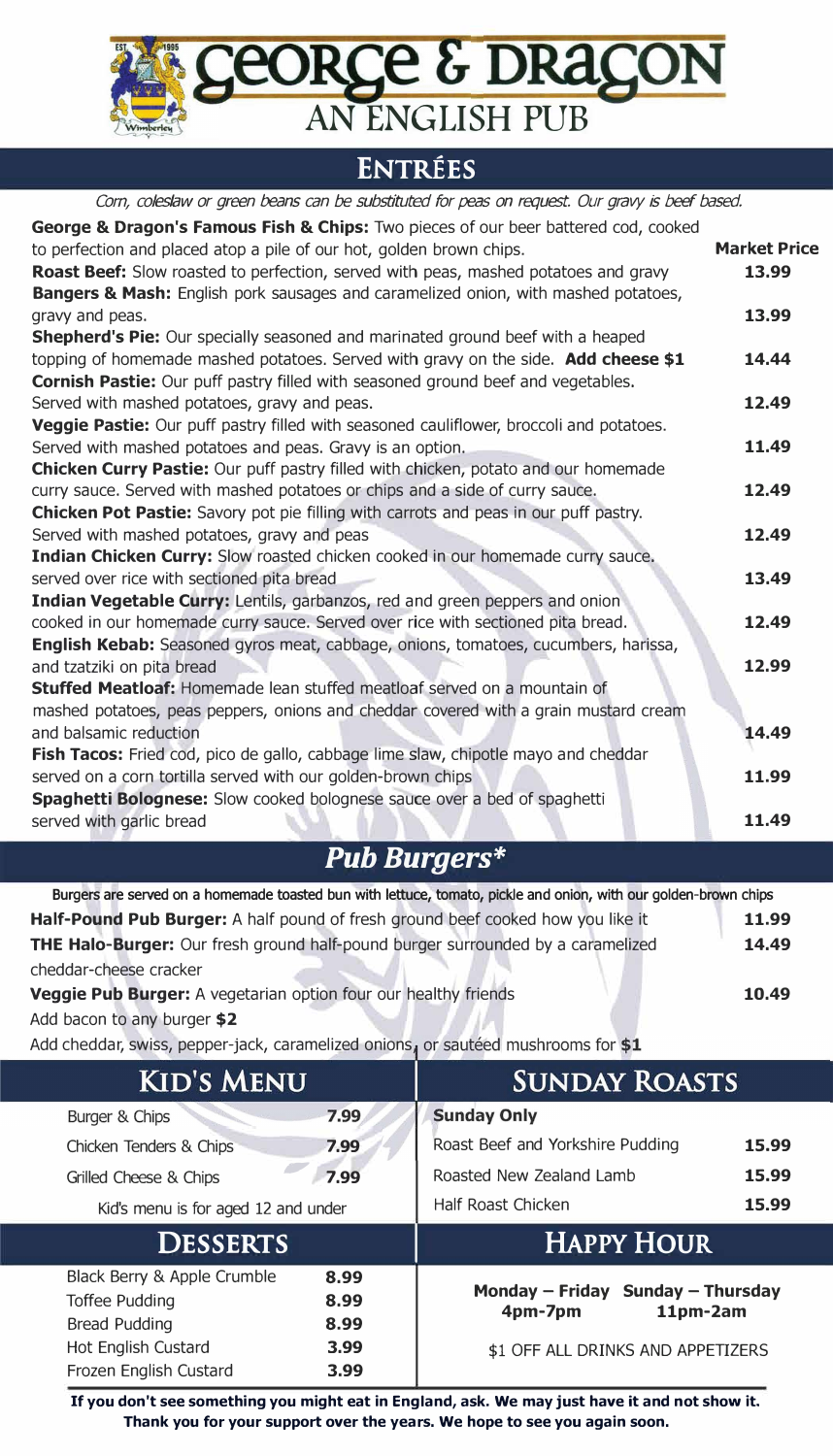# LUNCH AT



**11:00 am - 2:**3**0 pm**

George & Dragon's Famous Fish & Chips: Tartar sauce, choice of peas, corn, or coleslaw.

#### Market Price \$9.95

Shepherd's Pie: Marinated lean ground beef topped with mashed potatoes, served with gravy upon request. (add cheese \$1)

\$7..25

Bangers and Mash: English pork sausage, caramelized onions, peas, mashed potatoes, & gravy.

\$9.99

Roast Beef: Slow roasted beef, peas, mashed potatoes, & gravy.

\$7.99

Cornish Pastie: Puff pastry stuffed with ground beef and vegetables, served with mashed potatoes, peas, & gravy.

\$7.99

Quarter Pound Burger: Lettuce, tomatoes, onions, & pickles. (add Swiss, cheddar, bacon, mushrooms, and caramelized onions for \$1 each)

\$7.25

Fish Tacos: Fried cod, cabbage lime slaw, & pico de gallo.

\$8.49

Half Sandwich and Soup or Salad: Tuna, cheese, roast beef, or turkey.

\$7.99